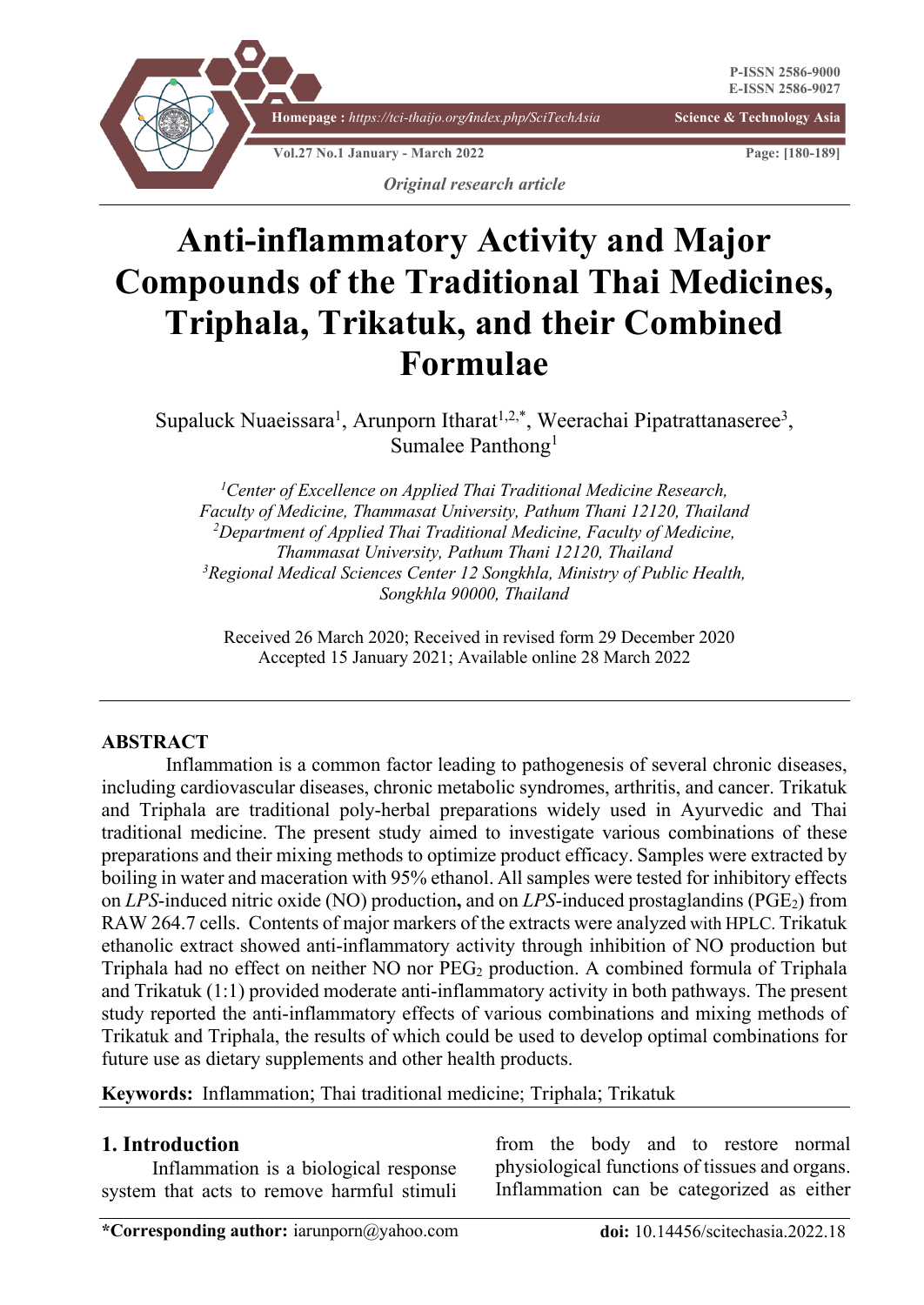acute or chronic. Acute inflammation starts rapidly and becomes severe within a short period. However, the body will recover to normal conditions shortly thereafter, unlike chronic inflammation which can eventually cause progressive inflammation, leading to many chronic diseases [1-2]. Inflamed cells play an important role in inflammatory processes, such as in macrophages, leukocytes, mast cells, etc. The inflammatory mediators and cytokines released from these cells, such as nitric oxide (NO), tumor necrosis factor-alpha (TNF- $\alpha$ ), and prostaglandins (PG), act as biological defenders neutralizing foreign agents [3]. Inflammation is a common factor leading to pathogenesis of several chronic diseases including cardiovascular diseases, chronic metabolic syndromes, arthritis, and cancer [4]. NO, a free radical released from macrophages, is synthesized by members of the nitric oxide synthase (NOS) enzyme family. Inducible nitric oxide synthases (iNOS) play an important role in producing large amounts of NO during inflammation. Long-term NO exposure of tissue or organs is involved in many diseases such as asthma, rheumatoid arthritis, and atherosclerosis [5- 6]. PGs are inflammatory mediators derived from arachidonic acid and metabolized by the cyclooxygenase (COX) pathway [1]. PGs have been detected in many inflammatory diseases including osteoarthritis [7-8]. Prostaglandin  $E2$  (PGE<sub>2</sub>) is one of the most abundant PGs produced in the body.  $PGE<sub>2</sub>$  is an important mediator of many biological functions, such as immune response regulation, blood pressure modulation, gastrointestinal integrity, and fertility [9].

Traditional medicines derived from medicinal plants have been used for treatments of disease since ancient times. Nowadays, healthcare personnel in modern medicine are increasingly interested in traditional medicines as a new source of treatments for disease. Trikatuk and Triphala are traditional poly-herbal preparations widely used in Ayurvedic and Thai traditional medicine. Trikatuk ('Trikatu' in Ayurveda) is composed of *Piper nigrum*  (PN)*, Piper chaba* (PC), and *Zingiber officinale* (ZO) at a ratio of 1:1:1. In Ayurvedic medicine, Trikatuk has been used to treat a wide range of illnesses and to increase the bioavailability of other drugs or herbal preparations [10]. Doss and coworkers studied the potential therapeutic effects of Trikatuk in rats with adjuvantinduced arthritis. The results showed that oral administration of Trikatuk suspension (1,000 mg/kg/bw) suppressed the production of proinflammatory cytokines (tumor necrosis factor-a (TNF-α), interleukin (IL)-1β, IL-6, and monocyte chemoattractant protein (MCP)-1) and down-regulated the expression of related mRNA [11].

Triphala is composed of *Phyllanthus emblica* (PE), *Terminalia chebula* (TC), and *Terminalia bellirica* (TB) at a ratio of 1:1:1. Researchers have confirmed its antiinflammatory [12], antimutagenic, radioprotective [13], anticariogenic [14], gastrointestinal health [15], and antineoplastic [16] activities. Recent studies have further demonstrated that it also possesses biological activities such as antiretinopathy [17], anti-cancer cell proliferation [18], skin protection [19], and inhibition of protein fibrillation [20].

Thai Traditional doctors use Trikatuk and Triphala as adaptogenic drugs and prescribe them in different seasons. Trikatuk is prescribed in the rainy season while Triphala is prescribed in the summer. A combination formula of Triphala and Trikatuk has been suggested for use during all seasons. Traditionally, Trikatuk and Triphala are used in a decoction solution form. Nowadays, both Triphala and Trikatuk are sold worldwide as herbal medicines and dietary supplements in various forms such as decoction solution, capsule, and tablet [21- 22]. The present study aimed to compare the effects of various preparation methods and to find optimized methods and suitable formulate for anti-inflammatory activity of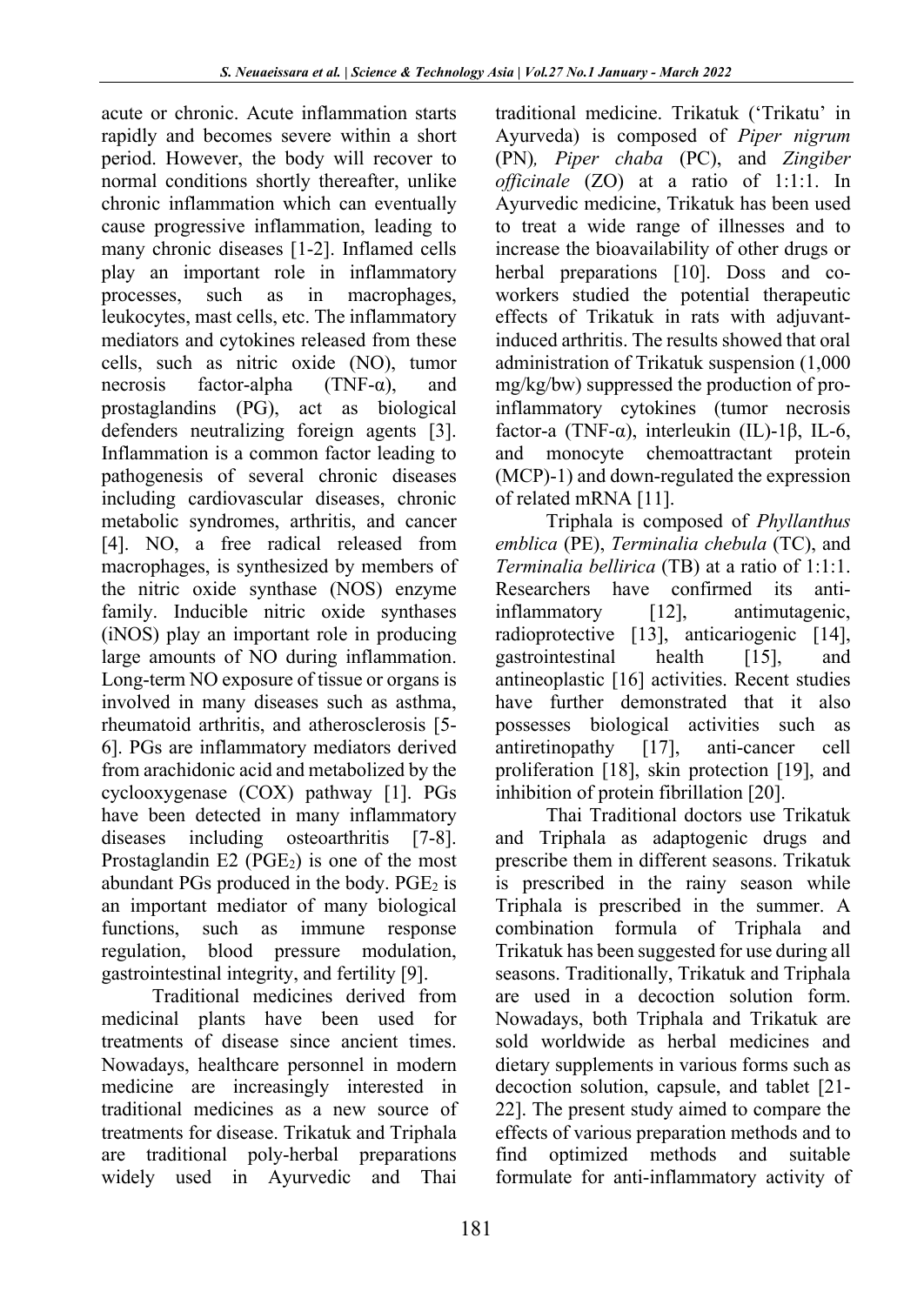Trikatuk and Triphala. It was expected that the results would be useful for further development of traditional medicines or dietary supplements.

## **2. Materials and Methods 2.1 Chemicals and reagents**

Fetal bovine serum (FBS) and trypsin-EDTA were purchased from Gibco® (OK, USA). Dulbecco's Modified Eagle's Medium (DMEM), penicillin-streptomycin (P/S), and phosphate buffer saline (PBS) were purchased from Biochrom (MA, Germany). 3-(4, 5-dimethyl -2- thiazolyl-2, 5-diphenyl - 2H-tetrazolium bromide (MTT) was purchased from Sigma (MO, USA). Phosphate buffer saline (PBS) was also purchased from Amresco (OH, USA). Dimethyl sulfoxide (DMSO) was purchased from Fluka (Munich, Germany). Prednisolone, piperine, gallic acid, and ellagic acid were purchased from Sigma (MO, USA). Acetonitrile and methanol (HPLC grade) were purchased from RCI LabScan (Bangkok, Thailand). Purified water was prepared by Milli Q® system from Millipore (Bedford, MA, USA). PGE2 Enzyme Immuno-Assay Kit was purchased from Cayman Chemical (MI, USA).

# **2.2 Plant materials**

*Piper nigrum* L. (fruits; SKP 146 16 14 01), *Piper chaba* Hunt. (fruits; SKP 146 16 03 01 ), *Zingiber officinale* Roscoe. (rhizomes; SKP 206 26 15 01), *Phyllanthus emblica* Linn. (fruits; SKP 071 16 05 01), *Terminalia chebula* (fruits; SKP 049 20 03 01), *Terminalia bellirica* (fruits; SKP 049 20 02 01) were collected from Kanchanaburi, Thailand. Plant materials were authenticated by comparison with specimens deposited at the herbarium of the Southern Center of Thai Medicinal Plants at the Faculty of Pharmaceutical Sciences, Prince of Songkla University, Thailand.

## **2.3 Preparation of crude extracts**

Plant materials were cleaned, sliced into small pieces, and dried at 50°C for 24-48 hours. The dried plants were ground into powder with an electric grinder and sieved through a size 60 mesh sieve. The plant powders were stored in air-tight containers at room temperature until use.

Crude extracts of Trikatuk and Triphala were prepared as described in Table 1. The extraction methods used were decoction and maceration with 95% ethanol (3 times x 3 days). The mixing methods for Trikatuk, Triphala, and their combined preparations were as follows. First method, each plant powder was weighed and mixed homogeneously according to the proportion of each formula before extraction. Second method, each plant powder was extracted separately to produce crude extracts which were then weighed and combined according to the formula's proportion (Table 1).

## **2.4 Inhibitory activity on** *LPS***-induced nitic oxide production from RAW 264.7 cells**

The inhibition of NO production from RAW 264.7 cells was evaluated following a modified method [23]. Briefly, the cells were seeded in 96-well plates at a density of  $1\times10^5$ cells per well (100  $\mu$ l) and incubated at 37 $\rm{°C}$ in  $5\%$  CO<sub>2</sub> for 24 hrs. The medium was replaced with fresh medium containing 5 ng/ml of LPS (100 µl). Each crude extract was dissolved in DMSO and was diluted to various working concentrations before applying into each well, then the plate was again incubated for 24 hrs. NO production was analyzed by Griess reagent. Aliquots (100 µl) of supernatant in each well were transferred into another 96-well plate to which the same volume of Griess reagent (1%) sulfanilamide and 0.1% *N*-(1- naphthyl) ethylenediamine dihydrochloride in 2.5% phosphoric acid) was added. The optical density (OD) was measured by using a microplate reader at a wavelength of 570 nm. The %inhibition of the NO production was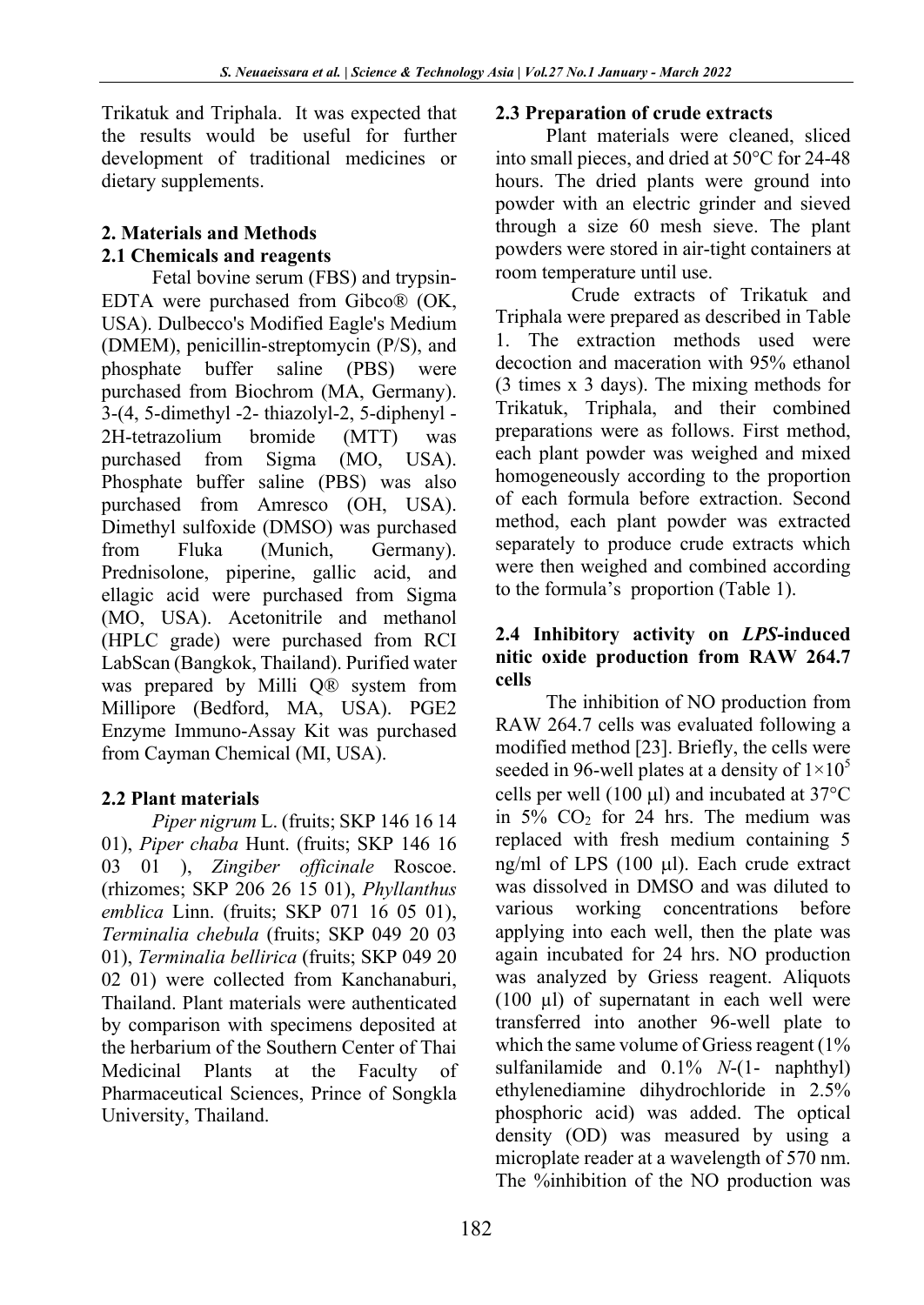calculated using the following equation, and the  $IC_{50}$  values were calculated using a Prism software.

$$
\% Inhibition = \left[ \frac{OD_{control} - OD_{sample}}{OD_{control}} \right] \times 100,
$$

where  $OD_{control}$  = mean of control media (+LPS) - mean of control media (-LPS)  $OD_{\text{sample}}$  = mean of control sample (+LPS) mean of control sample (-LPS).

#### **2.5 Inhibitory activity on** *LPS***-induced prostaglandins (PGE2) from RAW 264.7 cells**

The RAW264.7 cells were seeded into 96-well plates,  $1x10^5$  cells/well, and 80 ng/ml of LPS was added to stimulate macrophages, cells were allowed to adhere for 24 hours at 37°C in a humidified atmosphere containing 5% CO2. After incubation, the supernatant was collected, and the amount of  $PGE<sub>2</sub>$  was determined using a  $PGE<sub>2</sub>$  enzyme immunoassay kit (Cayman Chemical, MI, USA). The amount of  $PGE<sub>2</sub>$  was measured relative to that of the positive control. The %inhibition was calculated using the following equation:

<sup>9</sup> *Shhibition* = 
$$
\left[ \frac{OD_{control} - OD_{sample}}{OD_{control}} \right] \times 100.
$$

### **2.6 HPLC analysis of the contents of major markers of the crude extracts**

HPLC analysis was done with Agilent 1200 HPLC system (Agilent Technologies, USA) equipped with a solvent degasser (G1322A), a quaternary solvent pump (G1311A), an autosampler (G1329A), a column oven (G1316A), and a photodiode array detector (G1315D). The chromatographic data were processed by Chemstation® software revision B.04.01 SP1.

Chromatographic separation was conducted along a C18 column  $(4.6 \times 150)$  mm, 5 micron). The mobile phase consisted of acetonitrile (A) and 0.1%v/v phosphoric acid (B) using a linear gradient program as follows: 0-5 min,  $5\%B$ ; 5 – 40 min,  $5\%B$  -50%B; 40 - 50 min, 50%B - 95%B, 50 -55 min, 95-100%B; 55-60 min, 5%B. The flow rate was set at 1.0 mL/min. Samples of 10 µl each were injected into the HPLC system and detected with diode array detector using a wavelength of 256 nm.

Gallic acid, ellagic acid, and piperine were the major chemical components of Triphala and Trikatuk. All compounds were separated from other peaks showing the specificity of the method. The quantitative analyses of these three compounds were conducted using the constructed calibration curve of standard compounds. The correlation coefficient  $(r^2)$  of calibration curves was more than 0.99.

#### **2.7 Data analysis**

The results of the anti-inflammatory activity are reported as mean ± standard error of means (SEM), measurements were done in triplicate.  $IC_{50}$  values were calculated using regression analysis. Mean differences among groups were analyzed by ANOVA and LSD test. Statistical analysis was conducted using Graphpad Prism software (CA, USA).

#### **3. Results and Discussion**

#### **3.1 Inhibitory activities on NO and PGE2 production from RAW 264.7 cell lines**

Results of the inhibitory activity of the ethanolic extracts on the production of NO from RAW264.7 are shown in Fig 1. All sample showed less than 30% cytotoxic effect on RAW 264.7 cells except those of ethanolic extract of TK (TKE and TKEm) and *P. nigrum* (PNE) which showed more than 30% cytotoxicity in the PGE assay at concentrations above 25 μg/ml and 50 μg/ml, respectively. Among the formulae, ethanolic extract of Trikatuk had the greatest efficacy with an IC50 of  $19.64\pm9.31$   $\mu$ g/ml, and  $26.53\pm1.39$   $\mu$ g/ml for TKE and TKEm, respectively. However, all crude extracts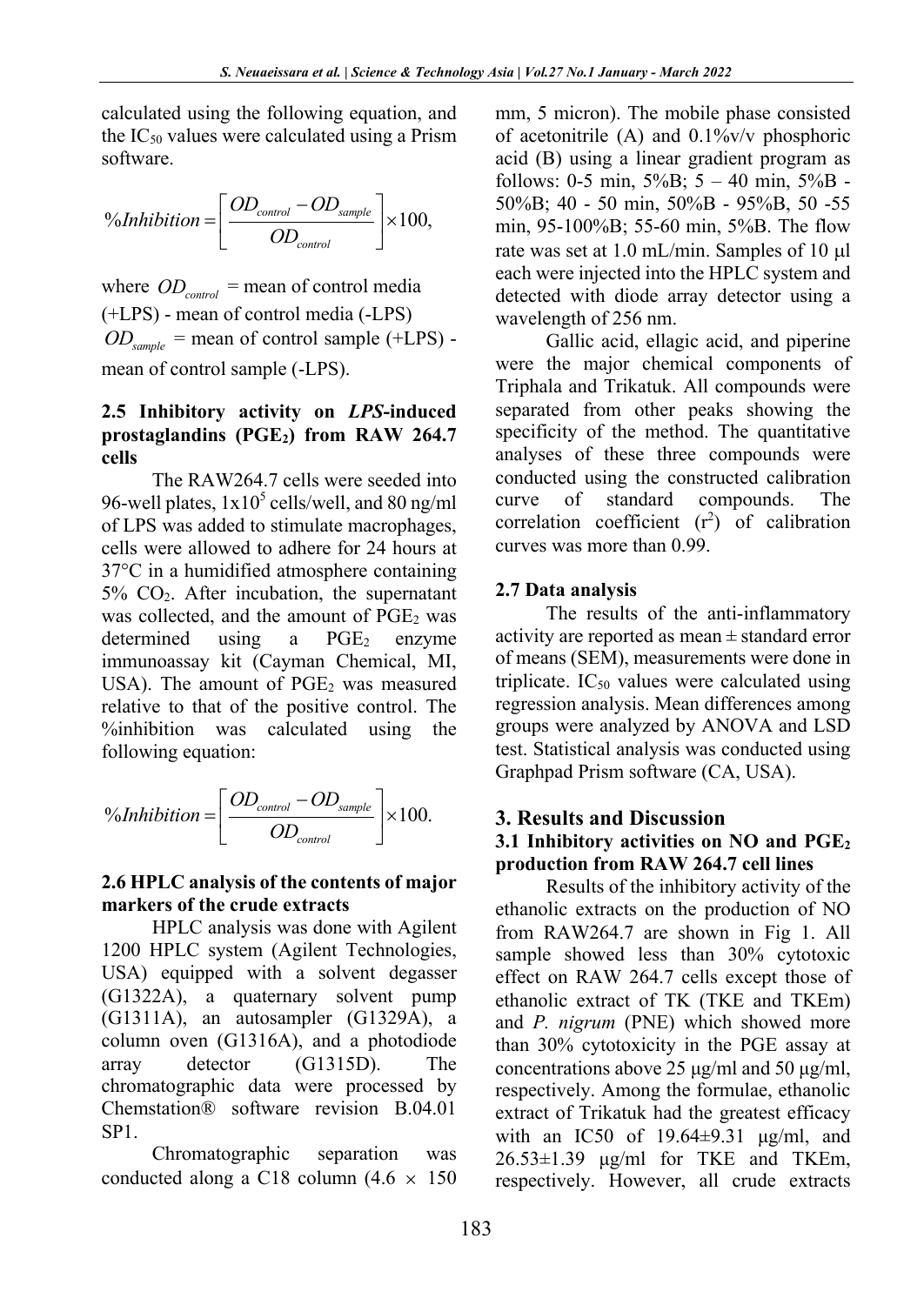exhibited an inhibitory effect less than the positive control, prednisolone  $(IC_{50}$  $0.11\pm0.02$  μg/ml). Among the plant extracts, that of ZOE showed the highest inhibitory activity with an  $IC_{50}$  of 17.94 $\pm$ 6.32  $\mu$ g/ml.

Inflammation is a complex process in which immune cells and their soluble factors work together to generate protective responses against infection and cell damage. Further, the inflammatory process involves pro-inflammatory cytokines, chemokines, and inflammatory immune cells [24]. Activation of macrophages is related to the release pro-inflammatory mediators and cytokines, such as NO, PGE<sub>2</sub>, interferongamma (IFN- $\gamma$ ), TNF- $\alpha$ , IL-1 $\beta$ , and IL-6. Therefore, over-expression of these mediators and cytokines can leads to tissue injury, cell death, and multiple organ failure [25] and are related to many diseases including asthma, cancer, osteoarthritis, rheumatoid arthritis, and diabetes [26].

TKE showed potent inhibitory activity on NO production  $(19.64\pm9.30 \text{ µg/ml});$ however, in the assay of the inhibition of PGE<sub>2</sub> production, TKE at concentration > 25 µg/ml showed toxicity to the cultured cells. From the results, the combination of Triphala and Trikatuk provide beneficial effects on both anti-inflammatory activities. All combined formulae exhibited moderate inhibitory activity on NO production with IC<sub>50</sub> values in the range of  $30 - 80 \mu g/ml$ . The combination of Trikatuk and Triphala provided advantages in terms of efficacy and safety. The anti-inflammatory activity of the combined formula was greater than that of Triphala alone. Although the activity of the combination was less than that of Trikatuk, its toxicity was also less than Trikatuk. As shown in Table 1, all combined formulae did not show cytotoxicity to RAW264.7 cells treated with LPS (80 ng/ml).

Regarding the extracts of the plant components of the formulae, ethanolic extract of ZO (ZOE) showed the strongest inhibitory activity on NO and PGE<sub>2</sub> production with  $IC_{50}$  values of 17.94 $\pm$ 6.32  $\mu$ g/ml and 19.53 $\pm$ 0.40  $\mu$ g/ml, respectively. A previous study by Maged and co-workers showed that ethanolic extract of ZO inhibited NO production in RAW 264.7 cells with an IC<sub>50</sub> of 10  $\mu$ g/ml [27]. Another study showed inhibitory activity of NO production comparable to our study with an  $IC_{50}$  of 20.32±3.23 µg/ml [28]. The traditional Thai Trikatuk medicine uses *Z. mekongense* instead of ZO. However, the present study used ZO because it is more commonly found compared to *Z. mekongense* and it is commonly used in the Thai Trikatuk found in Thai markets. In addition, PN and PC which are plant components of Trikatuk also showed high to moderate inhibitory activity; however, PE, TB, and TC, which are plant components of Triphala, did not show any inhibition.

## **3.3 Contents of major components of crude extracts**

HPLC analysis was a modification of the method used for Trikatuk determination [29]. The gradient mobile phase was optimized to enhance selectivity in the separation of the analytes along the HPLC column. The calibration curves of all compounds showed  $r^2$  greater than 0.99. The retention times of gallic acid, ellagic acid, and piperine were 5, 21, and 42 minutes, respectively. The major compounds of all crude extracts are shown in Table 1. In Triphala, gallic acid and ellagic acid were the two major components, while piperine was the major component in Trikatuk. Therefore, the combined formulae of Triphala and Trikatuk contained these three markers in the chromatogram. The highest content of gallic acid was found in the aqueous extracts of PE (PEW and PEWm), while ellagic acid was the highest in ethanolic extracts of TB (TBE and TBEm). Therefore, in Triphala there were high contents of gallic acid and ellagic acid but not piperine. The highest content of piperine was found in ethanolic extract of PN, which was one of the plant components in Trikatuk, contributing to the high content of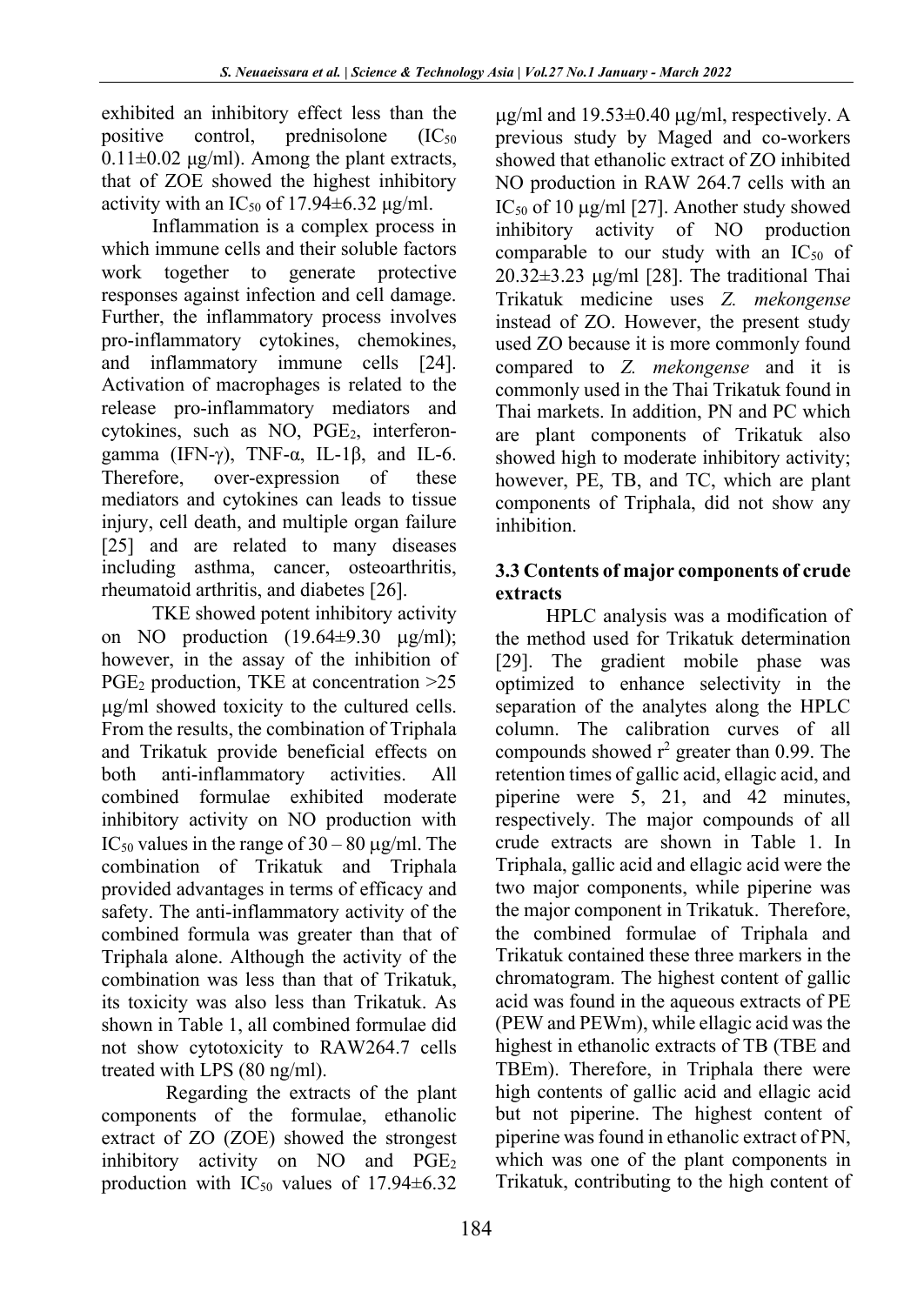piperine in the ethanolic extract of Trikatuk (TKE and TKEm). This study is the first investigation on combined formulae of Triphala and Trikatuk and on the contents of the major markers and their inhibitory effects on NO and PGE<sub>2</sub> production in RAW264.7 cells.



**Fig. 1.** Inhibition of various crude extracts on NO production in *LPS*-induced RAW 264.7 cells. Mean and SEM values from n=3 are shown. Statistical analysis was performed using ANOVA with LSD test to compare means of each group. Samples labeled with different letters showed significant difference.  $(p < 0.05)$ .

| <b>Sample</b>    | <b>Code Ratio of</b><br>Name mixing | Solvent        | Code of<br>Sample |                     | <b>Content of compounds</b><br>mg/g |                      | Inhibitory effects $(IC_{50})$ $(\mu g/ml)$ |                    |
|------------------|-------------------------------------|----------------|-------------------|---------------------|-------------------------------------|----------------------|---------------------------------------------|--------------------|
|                  |                                     |                |                   | Gallic<br>acid      | Ellagic<br>acid                     | Piperine             | Nitric oxide                                | PGE <sub>2</sub>   |
| P. embelica      | PE                                  | 95% Ethanol    | PEE               | 59.74<br>$\pm 0.53$ | 38.35<br>$\pm 1.54$                 |                      | $>100$ $^{\rm a}$                           | $>100$ a           |
|                  |                                     | Water          | <b>PEW</b>        | 62.11<br>$\pm 0.39$ | 6.12<br>$\pm 0.10$                  |                      | $>100$ a                                    | $>100$ $^{\rm a}$  |
| T. Chebula       | TC                                  | 95%<br>Ethanol | <b>TCE</b>        | 30.02<br>$\pm 2.14$ | 12.73<br>$\pm 1.94$                 |                      | $>100$ <sup>a</sup>                         | $>100$ a           |
|                  |                                     | Water          | <b>TCW</b>        | 19.55<br>$\pm 0.48$ |                                     |                      | $>100$ <sup>a</sup>                         | $>100$ $^{\rm a}$  |
| T. bellerica     | TB                                  | 95%<br>Ethanol | <b>TBE</b>        | 25.82<br>$\pm 2.37$ | 33.63<br>$\pm 4.00$                 |                      | $>100$ <sup>a</sup>                         | $>100$ $^{\rm a}$  |
|                  |                                     | Water          | <b>TBW</b>        | 18.54<br>$\pm 0.60$ | 4.82<br>$\pm 0.16$                  |                      | $>100$ <sup>a</sup>                         | $>100$ $^{\rm a}$  |
| Z. officinale ZO |                                     | 95%<br>Ethanol | ZOE               |                     |                                     |                      | $17.94 \pm 6.32^{b,c,d}$                    | $19.53 \pm 0.40^b$ |
|                  |                                     | Water          | ZOW               |                     |                                     |                      | $>100$ <sup>a</sup>                         | $>100$ $^{\rm a}$  |
| P. nigrum        | PN<br>$\overline{\phantom{a}}$      | 95%<br>Ethanol | <b>PNE</b>        |                     | $\overline{\phantom{0}}$            | 241.62<br>$\pm 3.06$ | 22.54 $\pm$ 8.05 b,c,d                      | $>50^{(t)}$        |

**Table1.** Major components and  $IC_{50}$  of anti-inflammatory effect of the extracts.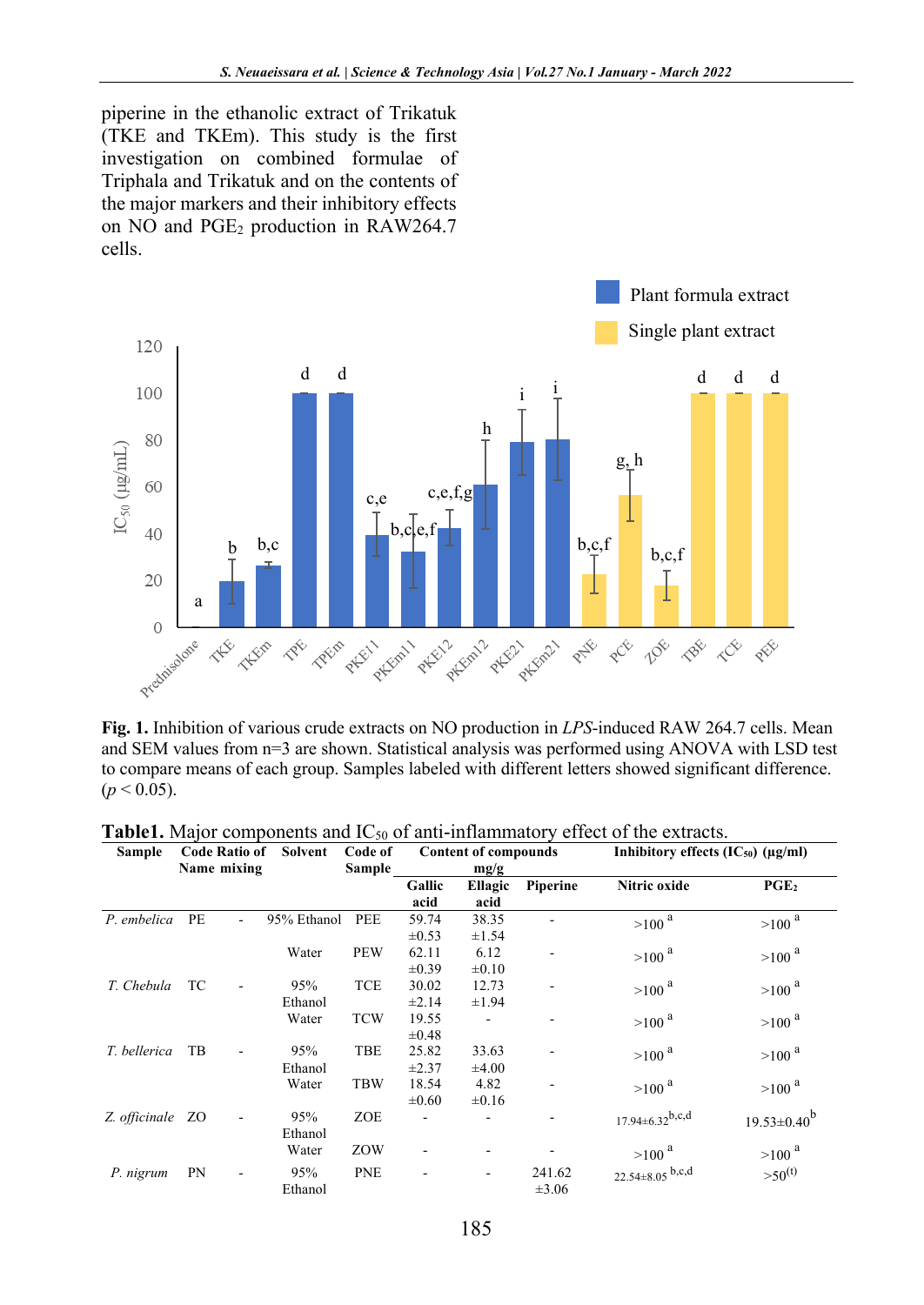|               |                          | Water          | <b>PNW</b>       |              |                          | $\sim 100$           | $>100$ $^{\rm a}$                |                                                              | $>100$ $^{\rm a}$   |
|---------------|--------------------------|----------------|------------------|--------------|--------------------------|----------------------|----------------------------------|--------------------------------------------------------------|---------------------|
| P.chaba<br>PC |                          | 95%<br>Ethanol | PCE              |              |                          | 156.49<br>$\pm 2.82$ | $56.51 \pm 11.00$ <sup>e,f</sup> |                                                              | $>100$ a            |
|               |                          | Water          | <b>PCW</b>       |              | $\overline{\phantom{a}}$ | $\sim$               | $>100$ $^{\rm a}$                |                                                              | $>100$ $^{\rm a}$   |
| PE:TC:TB      | $\overline{\phantom{a}}$ | 1:1:1          | 95%              | TPE          | 39.48                    | 27.15                |                                  | $>100^{a}$                                                   | $>50^{(t)}$         |
| (Triphala)    |                          |                | Ethanol          |              | $\pm 1.10$               | $\pm 2.37$           |                                  |                                                              |                     |
|               |                          |                | Water            | <b>TPW</b>   | 30.34                    | 2.36                 |                                  | $>100$ $^{\rm a}$                                            | $>100$ $^{\rm a}$   |
|               |                          |                |                  |              | $\pm 1.05$               | $\pm 0.35$           |                                  |                                                              |                     |
| ZO:PN:PC      |                          | 1:1:1          | 95%              | <b>TKE</b>   | $\sim$                   | $\sim$               | 165.03                           | $19.64 \pm 9.30$ <sup>b</sup>                                | $>25^{(t)}$         |
| (Trikatuk)    |                          |                | Ethanol          |              |                          |                      | $\pm 4.07$                       |                                                              |                     |
|               |                          |                | Water            | <b>TKW</b>   | $\Box$                   | $\blacksquare$       | $\mathcal{L}_{\mathcal{A}}$      | $>100$ <sup>a</sup>                                          | $>100$ a            |
| PEE:TCE:TBE   |                          | 1:1:1          | 95%              | TPEm         | 44.59                    | 37.46                | $\mathcal{L}$                    | $>100$ a                                                     | $>100$ a            |
|               |                          |                | Ethanol          |              | $\pm 2.61$               | $\pm 3.15$           |                                  |                                                              |                     |
|               |                          |                | Water            | TPWm         | 30.79                    | 5.27                 | $\blacksquare$                   | $>100$ $^{\rm a}$                                            | $>100$ $^{\rm a}$   |
|               |                          |                |                  |              | $\pm 0.46$               | $\pm 0.64$           |                                  |                                                              |                     |
| ZOE:PNE:PCE   |                          | 1:1:1          | 95%              | TKEm         | $\blacksquare$           | $\sim$               | 143.32                           | $26.53 \pm 1.39$ b,c                                         | $>25^{(t)}$         |
|               |                          |                | Ethanol          |              |                          |                      | $\pm 4.03$                       |                                                              |                     |
|               |                          |                | Water            | TKWm         | $\omega_{\rm{max}}$      | $\omega_{\rm c}$     | $\sim 10^{-11}$                  | $>100$ $^{\rm a}$                                            | $>100$ $^{\rm a}$   |
| TPE:TKE       | $\overline{a}$           | 1:1            | 95%              | PKE11        | 26.18                    | 14.05                | 81.50                            | $39.62 \pm 9.41$ <sup>c,g</sup>                              | $>100$ $^{\rm a}$   |
|               |                          |                | Ethanol          |              | $\pm 0.97$               | $\pm 0.89$           | $\pm 3.26$                       |                                                              |                     |
| TPW:TKW       |                          |                | Water            | PKW11        | 17.08                    | $\sim$               | $\sim 10^{-11}$                  | $>100$ $^{\rm a}$                                            | $>100$ $^{\rm a}$   |
|               |                          |                |                  |              | $\pm 0.39$               |                      |                                  |                                                              | b,c,d,g             |
| TPEm:TKEm     |                          | 1:1            | 95%              | PKEm11       | 23.95                    | 15.89                | 76.26                            | 32.60±15.79                                                  | $41.39 \pm 0.66^b$  |
|               |                          |                | Ethanol          |              | $\pm 1.27$               | $\pm 2.26$           | $\pm 1.94$                       |                                                              |                     |
| TPWm:TKWm     |                          |                | Water            | PKWm11       | 16.15                    | $\sim$               | $\sim$                           | $>100$ $^{\rm a}$                                            | $>100$ $^{\rm a}$   |
|               |                          |                |                  |              | $\pm 0.81$               |                      |                                  |                                                              |                     |
| TPE:TKE       |                          | 1:2            | 95%              | <b>PKE12</b> | 18.31                    | 6.32                 | 95.86                            | $42.57 \pm 7.54$ <sup>c,d,e,g</sup>                          | $>100$ <sup>a</sup> |
|               |                          |                | Ethanol          |              | $\pm 0.28$               | $\pm 0.89$           | $\pm 0.38$                       |                                                              |                     |
| TPW:TKW       |                          |                | Water            | <b>PKW12</b> | 10.42                    | $\omega$             | $\sim$ $-$                       | $>100$ $^{\rm a}$                                            | $>100$ <sup>a</sup> |
|               |                          |                |                  |              | $\pm 0.14$               |                      |                                  |                                                              |                     |
| TPEm:TKEm     |                          | 1:2            | 95%              | PKEm12       | 18.90                    | 5.93                 | 106.37                           | 60.96±18.91 $^{\rm f}$                                       | $>100$ $^{\rm a}$   |
|               |                          |                | Ethanol          |              | $\pm 0.20$               | $\pm 0.72$           | $\pm 2.53$                       |                                                              |                     |
| TPWm:TKWm     |                          |                | Water            | PKWm12       | 11.65                    | $\sim$               | $\sim$                           | $>100$ $^{\rm a}$                                            | $>100$ $^{\rm a}$   |
|               |                          |                |                  |              | $\pm 0.15$               |                      |                                  |                                                              |                     |
| TPE:TKE       |                          | 2:1            | 95%              | <b>PKE21</b> | 18.31                    | 6.32<br>$\pm 0.89$   | 95.86<br>$\pm 0.38$              | $79.35 \pm 13.95$ <sup>h</sup> $51.00 \pm 1.97$ <sup>c</sup> |                     |
| TPW:TKW       |                          |                | Ethanol<br>Water | <b>PKW21</b> | $\pm 0.28$<br>10.42      | $\sim 10^{-1}$       |                                  |                                                              |                     |
|               |                          |                |                  |              | $\pm 0.14$               |                      | $\sim 10^{-11}$                  | $>100$ $^{\rm a}$                                            | $>100^{a}$          |
| TPEm:TKEm     |                          | 2:1            | 95%              | PKEm21       | 18.90                    | 5.93                 | 106.37                           | 80.40±17.35 $^{\rm h}$ 62.22±0.24 <sup>d</sup>               |                     |
|               |                          |                | Ethanol          |              | $\pm 0.20$               | $\pm 0.72$           | $\pm 2.53$                       |                                                              |                     |
| TPWm:TKWm     |                          |                | Water            | PKWm21       | 11.65                    | $\sim$               | $\sim$                           | $>$ 100 $^{\rm a}$                                           |                     |
|               |                          |                |                  |              | $\pm 0.15$               |                      |                                  |                                                              | $>100$ $^{\rm a}$   |
| Prednisolone  |                          |                |                  |              |                          |                      |                                  | $0.11 \pm 0.02$ <sup>i</sup>                                 | $0.95 \pm 0.19^e$   |
|               |                          |                |                  |              |                          |                      |                                  |                                                              |                     |

**Note:** Statistical analysis using ANOVA with LSD test comparing means of each group. Samples labeled with different letters showed significant difference.  $(p < 0.05)$ .

(t) The crude extract showed toxicity to RAW264.7 cells at higher concentrations.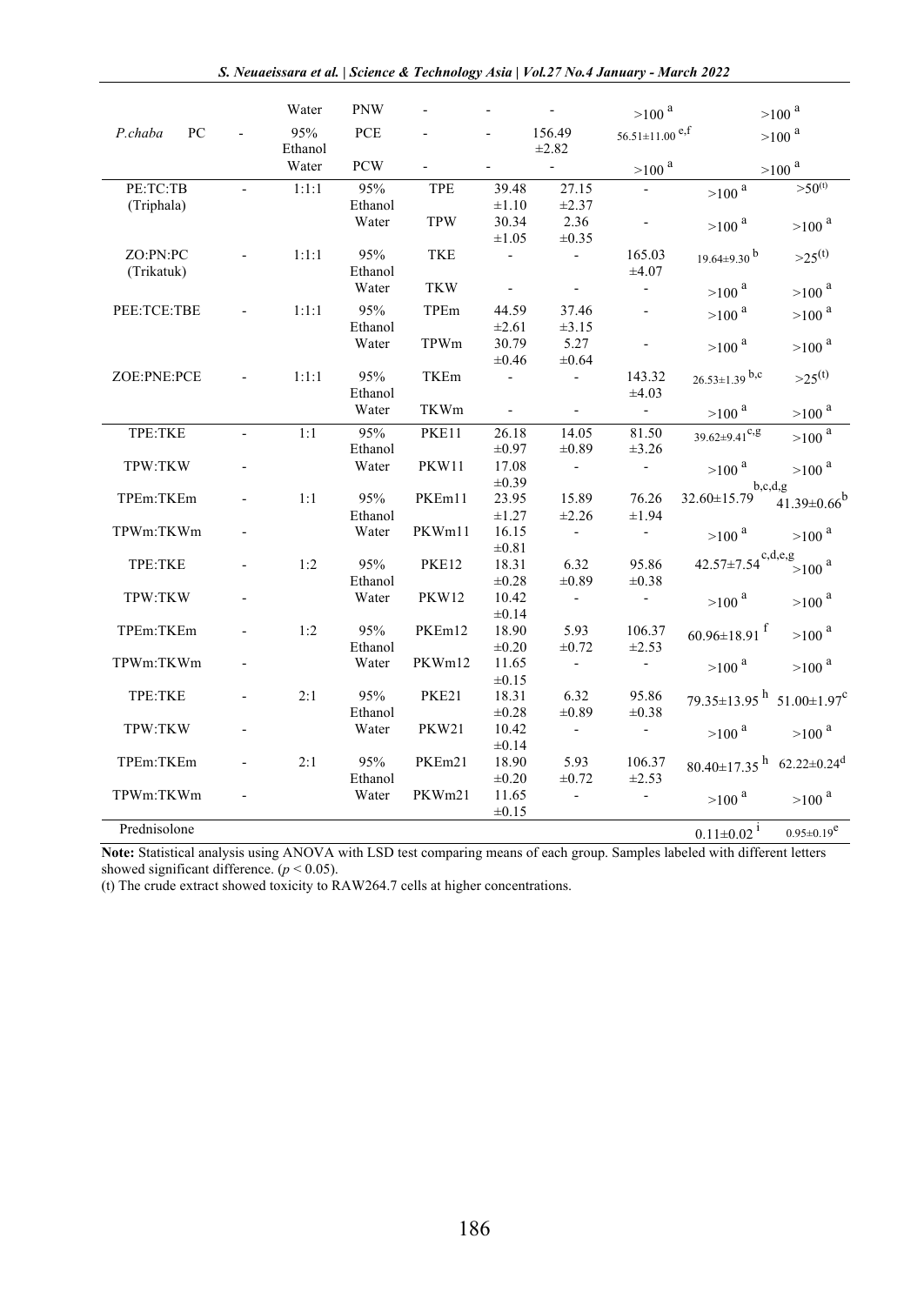## **3.4 Comparison of methods of preparation**

In the present study, we designed the experimental procedures to determine the preparation methods that would provide the extract with the highest anti-inflammatory activity. We used decoction according to traditional practice [30] and maceration with 95% ethanol [31]. Regarding the mixing methods, in the first method, we combined the plant powders to produce the formula before it was extracted by decoction and maceration. In the second method, each plant powder was extracted by decoction and maceration separately, then the crude extracts of each plant (with the same extraction method) were combined according to the determined formula ratio. As shown in Table 1, all decoction samples showed low anti-inflammatory activity with IC<sub>50</sub> values of more than 100  $\mu$ g/ml, while some ethanolic extracts showed moderate to high anti-inflammatory activity. A key limitation of this study was that the formulae combinations were based on the weights of the extracts, not their chemical contents, but the amounts of the chemical components were not equal among the extracts, making it harder to find an optimum combination. Therefore, in future studies, mixing of the extracts based on their extraction yields should be investigated.

## **4. Conclusion**

Combined formulae of Triphala and Trikatuk, traditional Thai medicines used as adaptogens during different seasons, were investigated to obtain a combined formula that could be utilized throughout the year. Trikatuk exhibited inhibitory effects on NO production but showed cytotoxicity when tested for anti- $PGE<sub>2</sub>$  production. Triphala did not show anti-inflammatory activity. However, a combined formula of Triphala and Trikatuk provided advantages superior to the traditional formulae. They exhibited moderate inhibition of NO and  $PGE_2$ production and did not show cytotoxicity when exposed to a high level of LPS. These results provided information for further study of the combined formulae on their protective effects of cells when exposed to hostile environments. The study showed potential anti-inflammatory activity of the combined formulae of Triphala and Trikatuk and provided preparation methods for their future development as traditional medicines or dietary supplements.

## **Acknowledgements**

This project was supported by Thammasat University, the National Research University Project of Thailand Office of Higher Education Commission, Center of Excellence in Applied Thai Traditional Medicine Research (CEATMR), Faculty of Medicine, Thammasat University, Thailand. The authors gratefully acknowledge Dr. Buncha Ooraikul, Prof. Emeritus, Faculty of Agricultural, Life & Environmental Sciences, University of Alberta and Bualuang ASEAN Chair Professor, Faculty of Medicine, Thammasat University, Thailand for his kind help in grammatical editing and his advice in scientific writing.

## **References**

- [1] Ricciotti E, FitzGerald GA. Prostaglandins and Inflammation. Arterioscler Thromb Vasc Biol 2011;31(5): 986-1000.
- [2] Choi J. Everything you need to know about inflammation [Internet]. Brighton: Healthline Medial; 2017 [cited 2020 march 10]. Available from: https://www.medicalnewstoday.com/ articles/248423
- [3] Saha K, Lajis NH, Israf DA, Hamzah AS, Khozirah S, Khamis S, Syahida A. Evaluation of antioxidant and nitric oxide inhibitory activities of selected Malaysian medicinal plants. J Ethnopharmacol 2004; 92(2-3):263-7.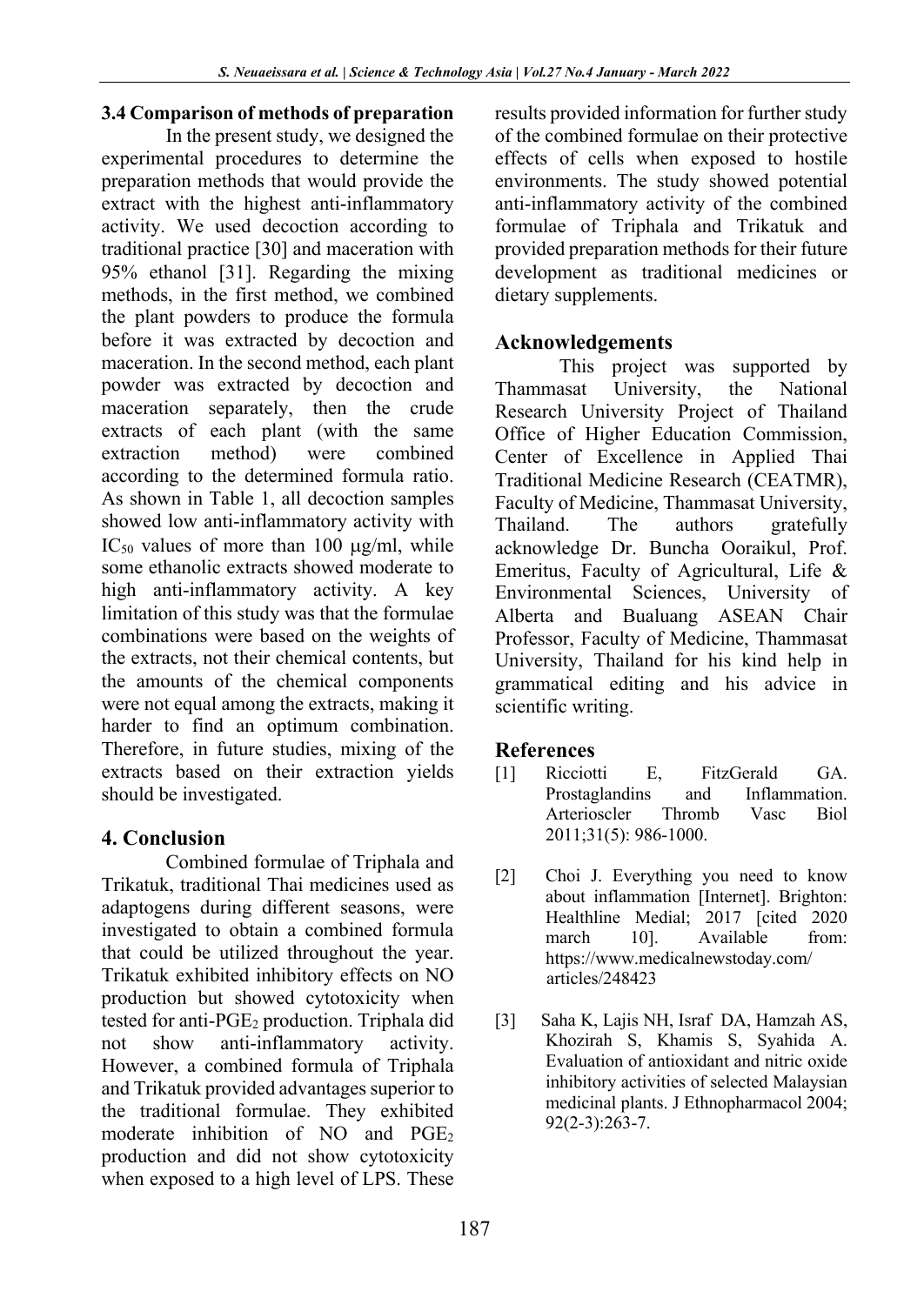- [4] Libby P. Inflammatory mechanisms: the molecular basis of inflammation and disease. Nutr Rev 2007;65:S140-6.
- [5] Lee J, Yang G, Lee K, Lee MH, Eom JW, Ham I, Choi HY. Antiinflammatory effect of Prunus yedoensis through inhibition of nuclear factork-B in macrophages. BMC Complement Altern M. 2013;13(92):1-9.
- [6] Sowndharajan K, Santhanam R, Hong S, Jhoo JW, Kim S. Suppressive effects of acetone extract from the stem bark of three Acacia species on nitric oxide production in lipopolysaccharidestimulated RAW 264.7 macrophage cells. Asian Pac J Trop Biomed 2016; 6(8):658- 64.
- [7] Sohn DH, Sokolove J, Sharpe O, Erhart JC, Chandra PE, Lahey LJ, et. al. Plasma proteins present in osteoarthritic synovial fluid can stimulate cytokine production via Tolllike receptor 4. Arthritis Res Ther 2012;14:2-13.
- [8] Robinson WH, Lepus CM, Wang Q, Raghu H, Mao R, Lindstrom TM, Sokolove J. Low-grade inflammation as a key mediator of the pathogenesis of osteoarthritis. Nat Rev Rheumatol 2016; 12:580-92.
- [9] Legler DF, Bruckne M, Allmen E, Krause P. Prostaglandin E2 at new glance: Novel insights in functional diversity offer therapeutic chances. Int J Biochem Cell Biol 2010;42:198-201.
- [10] Johri RK, Zutshi U. An Ayurvedic formulation Trikatu and its constituents. J Ethnopharmacol 1992;37(2):85-91.
- [11] Doss HM, Ganesan R, Rasool M. Trikatu, an herbal compound ameliorates rheumatoid arthritis by the suppression of inflammatory immune responses in rats with adjuvant-induced arthritis and on cultured fibroblast like synoviocytes via the inhibition of the NFkB signaling pathway. Chem-Biol Interact 2016;258: 175-86.
- [12] Kalaiselvan S, Rasool MK. The antiinflammatory effect of triphala in arthriticinduced rats. Pharm Biol 2015;53(1):51- 60.
- [13] Takauji Y, Miki K, Mita J, Hossain MN, Yamauchi M, Kioi M, Ayusawa D, Fujii M. Triphala,a formulation of traditional Ayurvedic medicine, shows protective effect against X-radiation in HeLa cells, J biosciences 2016;41(4):569-75.
- [14] Bajaj N, Tandon S. The effect of Triphala and Chlorhexidine mouthwash on dental plaque, gingival inflammation, and microbial growth. Int J Ayurveda Res 2011;2(1):29-36.
- [15] Rayudu V, Raju AB, Effect of Triphala on dextran sulphate sodium-induced colitis in rats. Ayu 2014;35(3):333-8.
- [16] Peterson CT, Denniston K, Chopra D. Therapeutic Uses of Triphala in Ayurvedic Medicine. J Altern Complement Med 2017;23(8):607-14.
- [17] Sivasankar S, Lavanya R, Brindha P, Angayarkanni N. Aqueous and alcoholic extracts of Triphala and their active compounds chebulagic acid and chebulinic acid prevented epithelial to mesenchymal transition in retinal pigment epithelial cells, by inhibiting SMAD-3 phosphorylation. PloS One 2015;10(3):1- 17.
- [18] Cheriyamundath S, Mahaddalkar T, Save SN, Choudhary S, Hosur RV, Lopus M. Aqueous extract of Triphala inhibits cancer cell proliferation through perturbation of microtubule assembly dynamics. Biomed Pharmacother 2018; 98:76-81.
- [19] Varma SR, Sivaprakasam TO, Mishra A, Kumar LM, Prakash NS, Prabhu S, Ramakrishnan S. Protective Effects of Triphala on Dermal Fibroblasts and Human Keratinocytes. PloS One 2016;11(1):1-20.